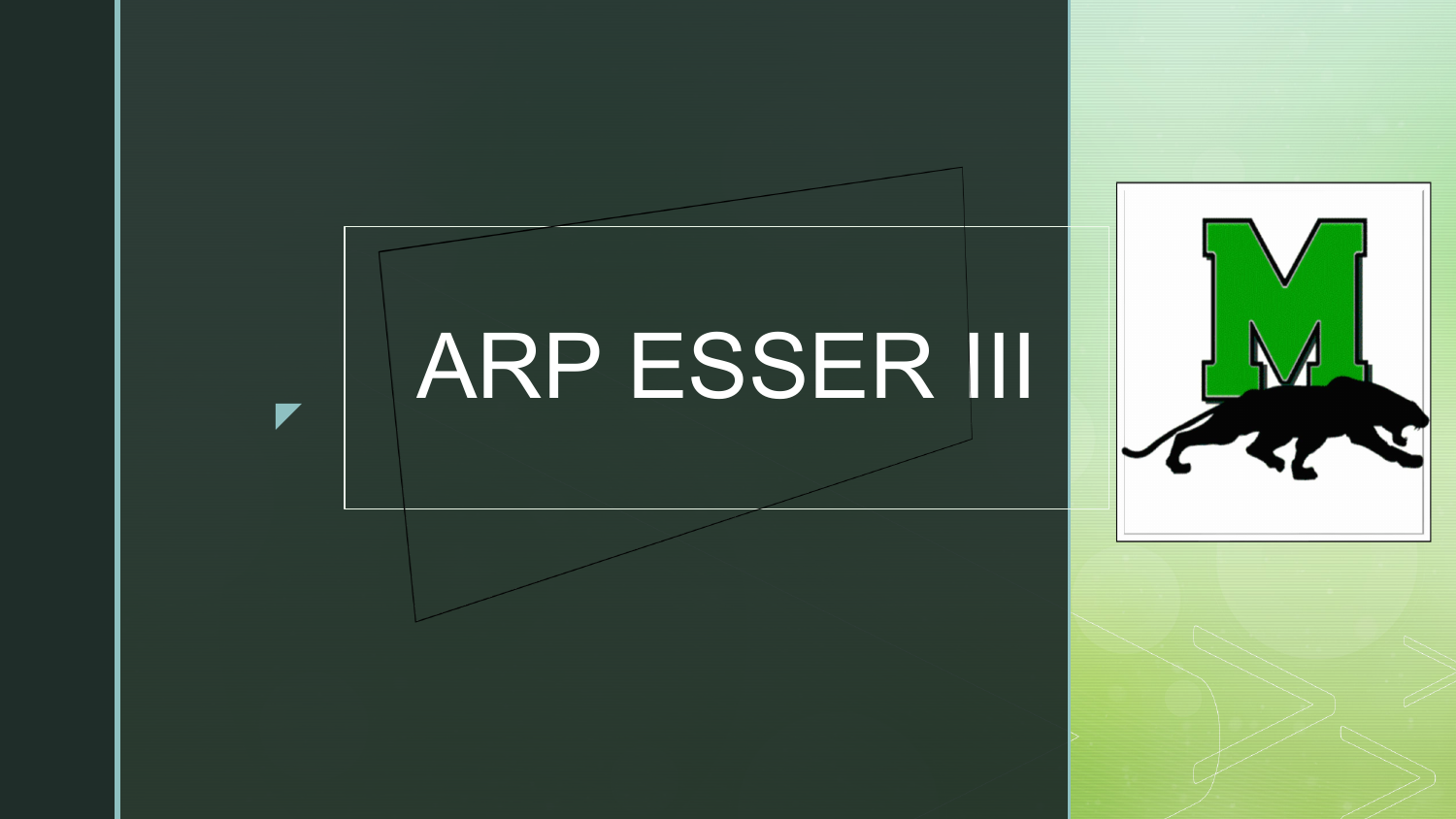## ARP ESSER III Overview

Mabank ISD is allocated \$7.5M in funding to use through September 2024. At least 20% of those funds must be used to address learning loss.

#### **Allocation: \$7.5million**



7

• 2/3 (\$5M) June of 2021

- 1/3 (\$2.5M) Janauary of 2022
- One-time funds

**Timeline: 3/13/20 -9/30/24**



- Supplanting allowed with restrictions
- Amendment due January 28.



**Use: 20%+on LearningLoss**

- Evidence-based interventions (tutorials and summer learning)
- Address academic + social-emotional impact of pandemic on our students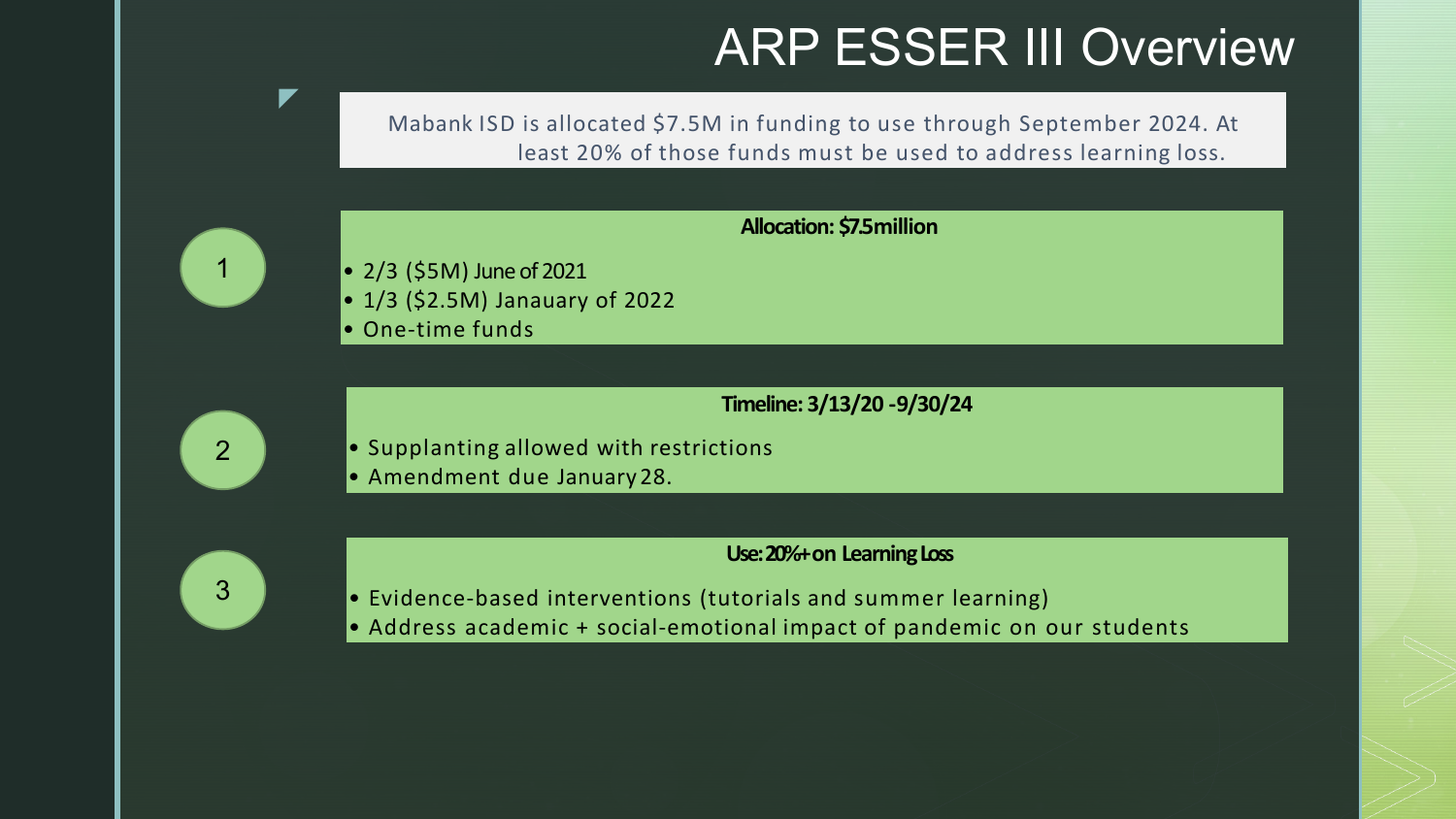## Mabank ISD Planning Process Requirements

MISD leadership will meet with the ESSER committee to create a plan that is linked to the TEA requirements and guided by stakeholder input.

#### **StakeholderInput**

- Survey (Spring '21 ESSER III Stakeholder Survey)
- District/Community Committee Sign-up Form
- Meet with ESSER III District/Community members (6/24/2021)
- Website for ongoing transparency and additional community input on plans
- Meet with ESSER III District/Community members (1/20/2022)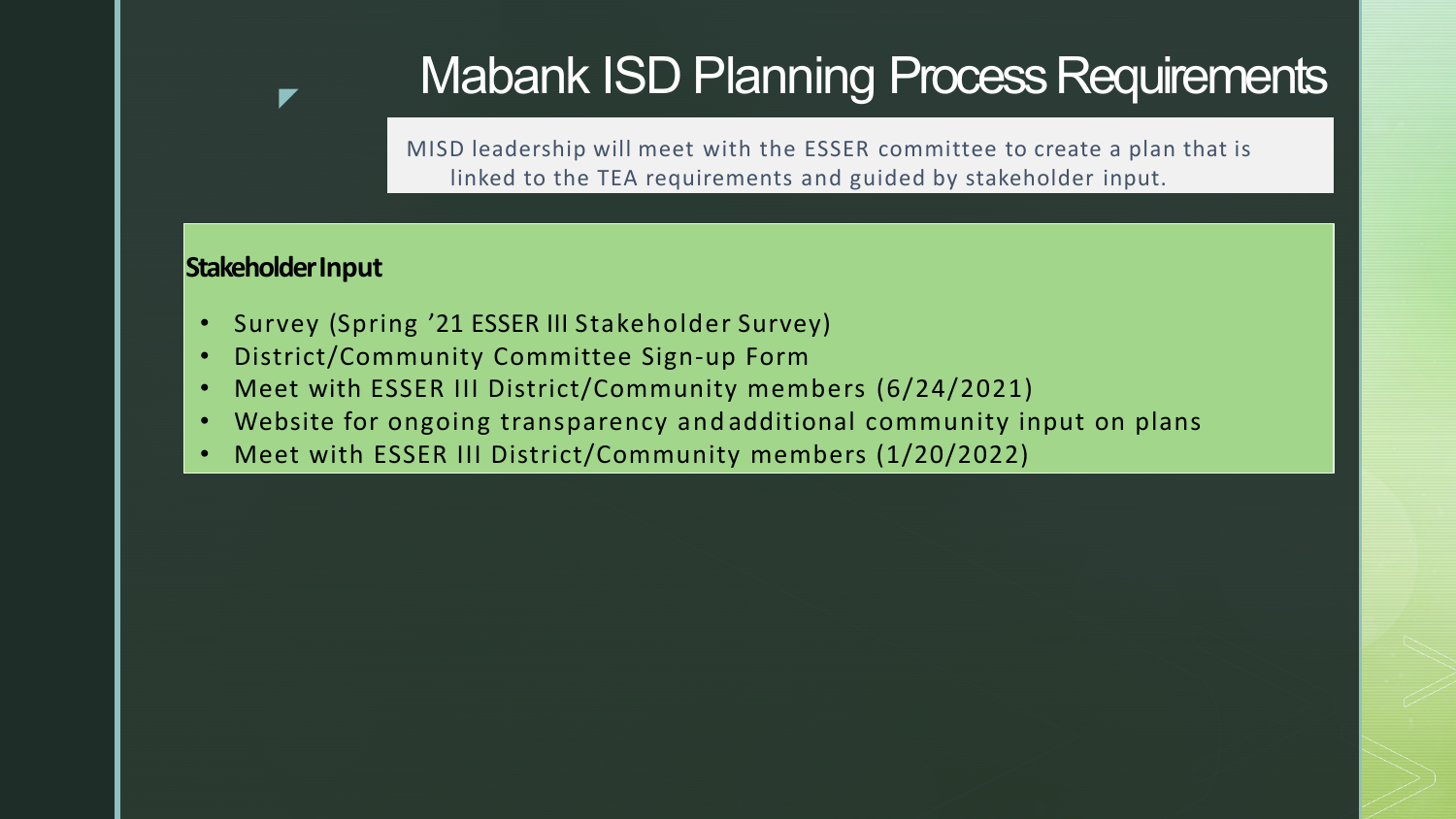## ARP ESSER III Priorities

#### $\blacktriangleright$ **AcademicSupports**

- Summer learning and tutorials
- Assessments and curricular materials
- Educational technology
- Support for student groupsdisproportionately impacted by Covid

#### **Social-EmotionalSupports**

- Mental health services
- Family engagement

#### **Health/Safety**

- Campus preparedness to mitigate Covid spread (PPE, ventilation)
- Coordination with other agencies to prevent and respond to Covid-19

#### **Continuity ofServices**

• Maintain district services, including continuing to employ existing staff

#### **Areas of Focus**

• Projects that have evolved from discussions with the various stakeholders and parent surveys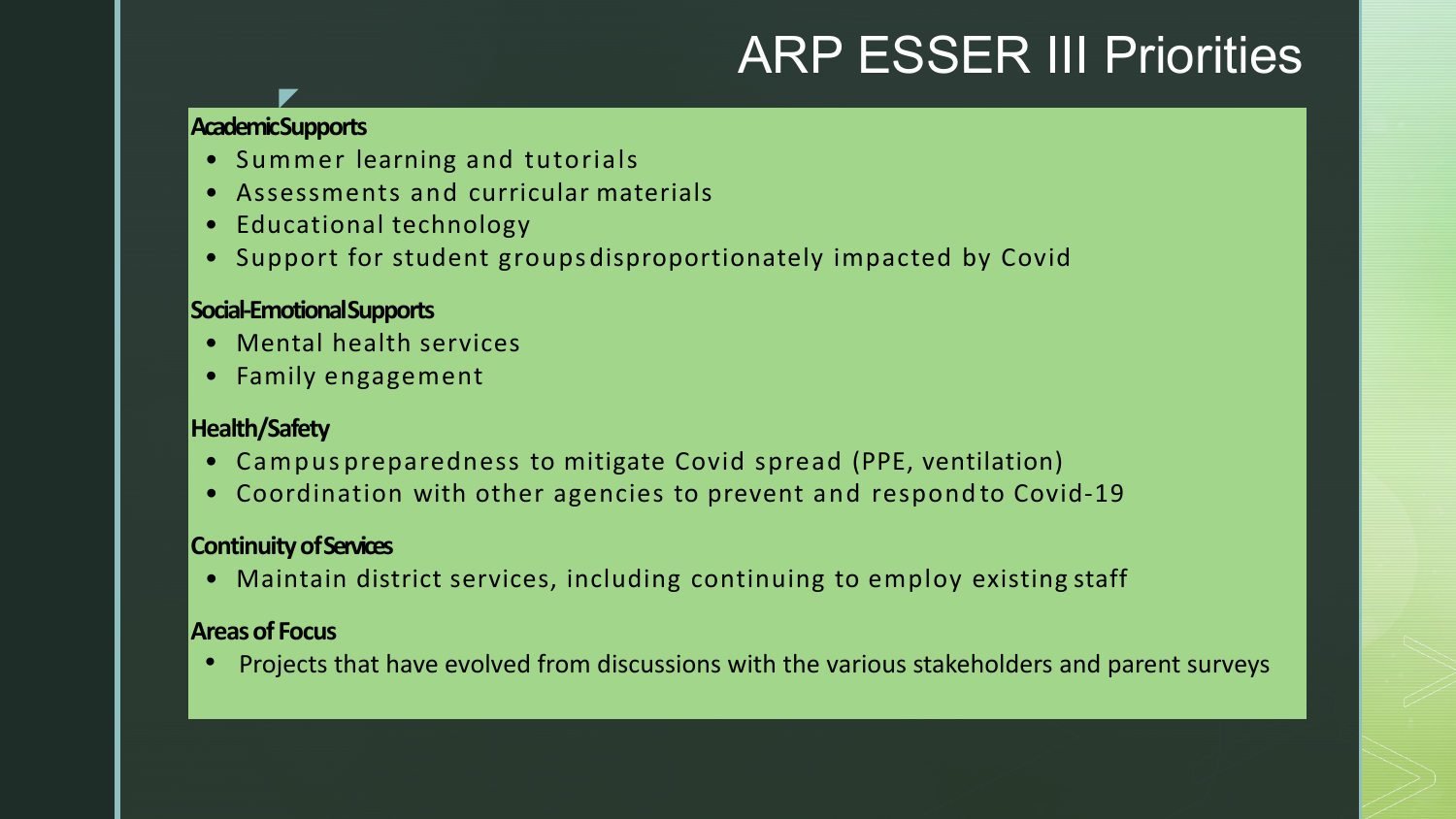### ESSER III Budget Summary

| <b>Payroll Costs</b>                        | 6100 | \$1,556,595 |
|---------------------------------------------|------|-------------|
| <b>Professional and Contracted Services</b> | 6200 | \$991,701   |
| <b>Supplies and Material</b>                | 6300 | \$1,006,000 |
| <b>Other Operating Costs</b>                | 6400 |             |
| <b>Debt Services</b>                        | 6500 |             |
| <b>Capital Outlay</b>                       | 6600 | \$3,061,394 |
| <b>Operating Transfers Out</b>              | 8911 |             |
| <b>Total Direct Costs</b>                   |      | \$6,615,690 |
| <b>Indirect Costs</b>                       |      | \$979,439   |
| <b>Total Funds</b>                          |      | \$7,595,129 |

Payroll Costs (6100): Instructional Coaches Counselor IS/JH Police Officer Teachers from ESSER II \$412,800

Supplies and Materials (6300): Instructional Materials and Technology Needs

Capital Outlay (6600): Junior High Locker Rooms

Indirect Costs: \$652,689 General Budget \$326,750 (PA Systems for Elementary Schools, Awnings for Southside, Lakeview, and back of Central, Playgrounds, and Outdoor Learning Spaces)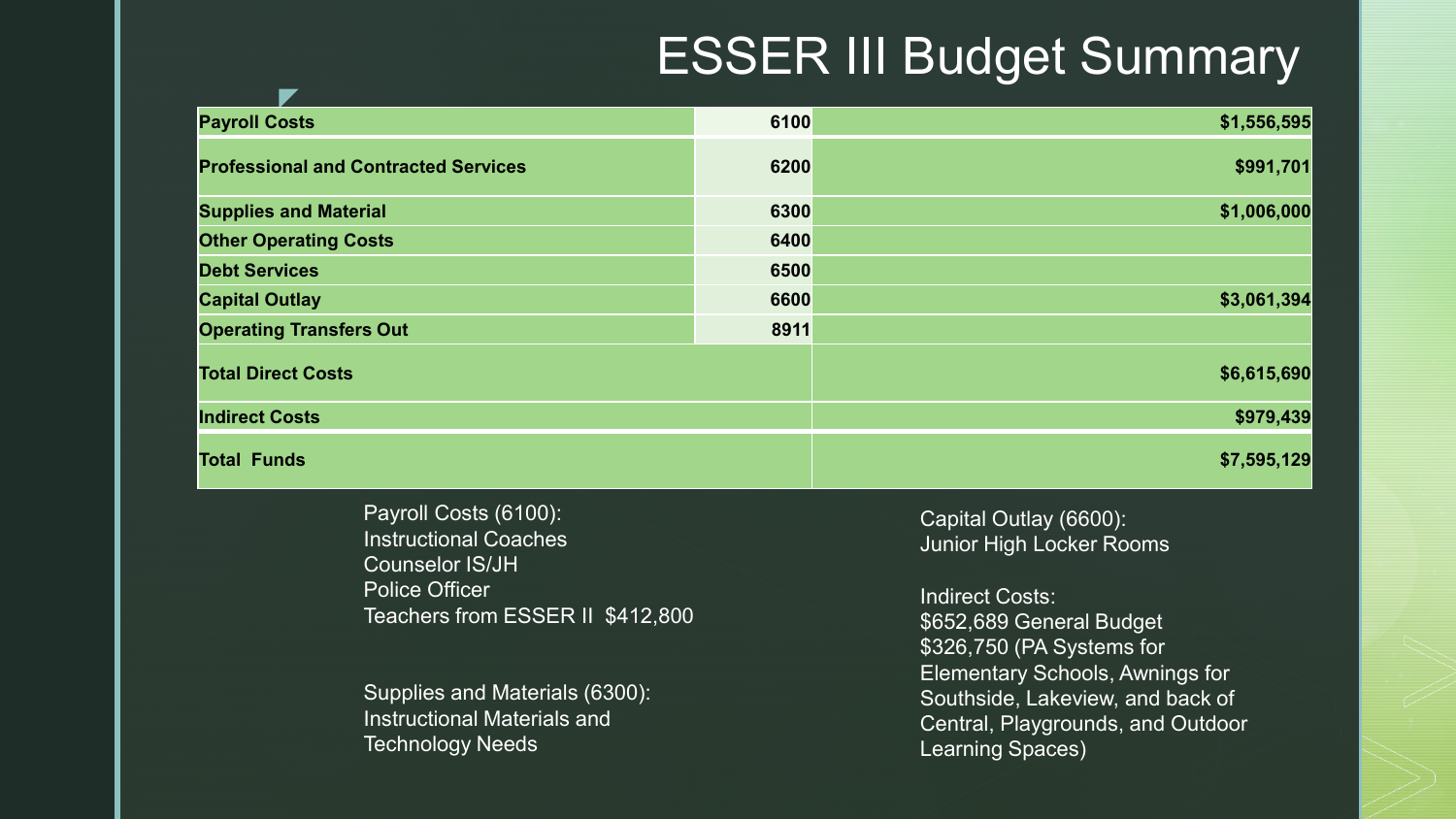## Mabank ISD ESSER III Requirements

To receive its ESSER allotment, MISD must have two written plans, along with evidence of meaningful community engagement.

#### **1. Written Plans**

• Use of Funds Plan

▼

- Safe Return to In-Person Instruction and Continuity of Services Plan
	- *Both plans are posted on MISD website*

#### **2. CommunityConsultation**

- Meaningful input from a wide variety of stakeholders
	- *Conducting via committee meetings and surveys*